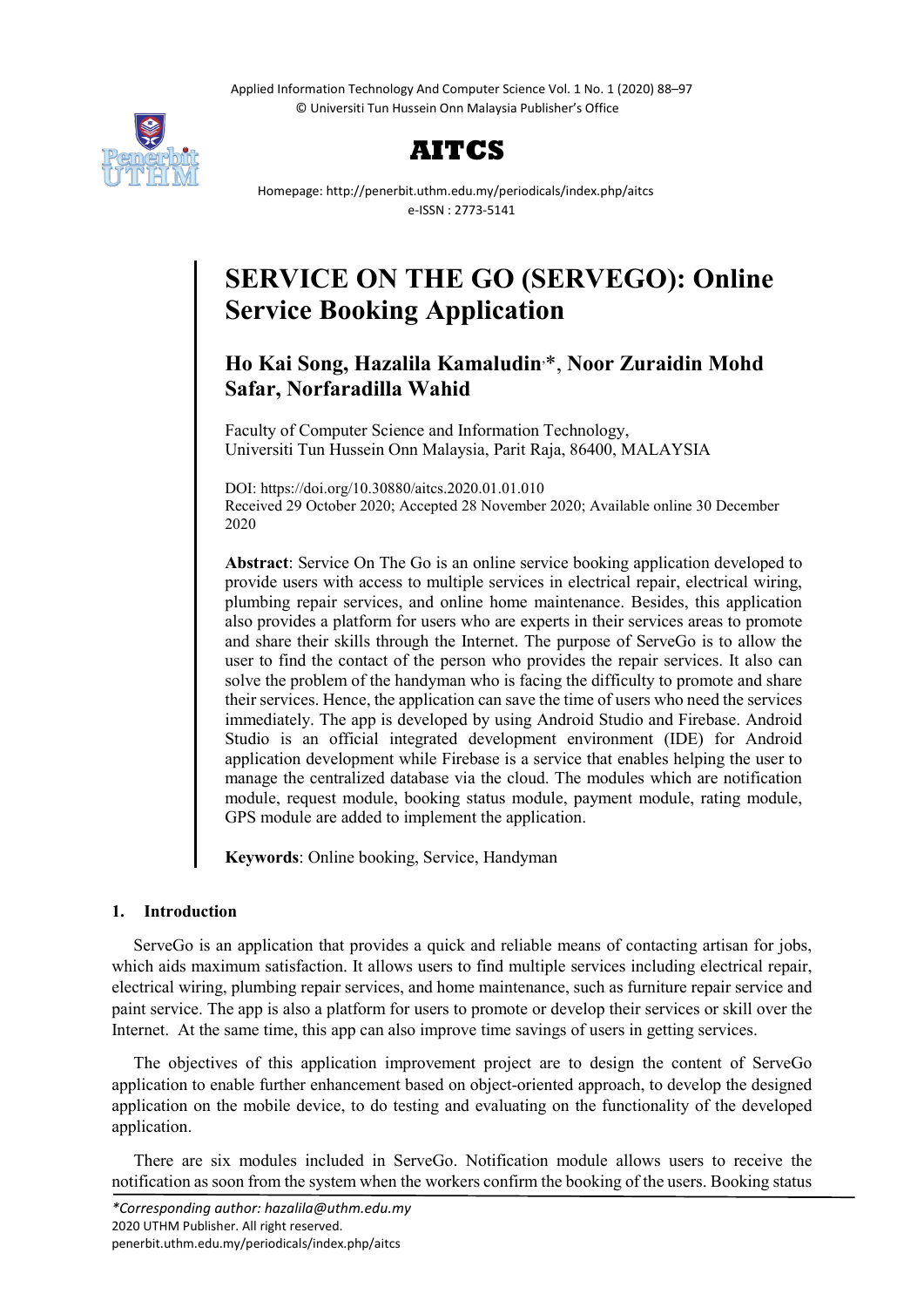module allows users to know the booking status through the application. Payment module allows users to online pay the working fees to the workers when they want to book the service. Rating module allows users to give the rating to the workers so that the other user can know how well or bad the services of the worker are. Request module allows the workers to receive the request and then choose to reject or accept the request when the users are booking the service. GPS module allows the workers to know the address of the user in the google map when they receive the request.

The rest of the paper will be organized as follows. Section 2 will discuss the details of literature review of the application. Section 3 presents about the methodology of the application. For section 4, it talks about the system analysis and design. Next, section 5 describes the implementation and testing of the system. Lastly, section 6 will present the conclusion of the project.

## **2. Literature review**

This section describes the research that has been done on existing systems to be developed.

#### 2.1 Online payment system

An online payment system is a system based on the Internet. It becomes a method of processing economic transactions to people. The process describes the purchases of goods or services over the Internet which typically use a credit card [1]. It allows people to pay and accept payments from the people on the Internet. Therefore, the online payment systems have greatly expanded the reach of a business and its ability to form sales.

#### 2.2 PayPal

PayPal is a popular online financial service used by businesses and consumers. Through the web, mobile apps, or in person, they are likely to conduct financial transactions around the world. By using PayPal, the client can pay their bills, send their bills and receive money, and accept payments with other people. PayPal is flexible, quick, and secure. PayPal will store the information in its servers, saving developers from having to worry about this [2].

#### 2.3 Security protocol

Security protocols are a series of operations that ensure data security. It is used to protect the data and ensure the safe transfer of the data between the two parties. Typically, cryptography and encryption methods are used to protect data such that it can only be decrypted using a special code, a logical key, a mathematical formula and/or a combination of all of them. The examples of the security protocol are Secure Sockets Layer (SSL), Secure Electronic Transaction (SET) and so on.

#### 2.3.1 Secure Sockets Layer (SSL)

Secure Sockets Layer is one of the standard security protocols for online transactions on the Internet. It is a security certificate to encrypt the website data sent from the browser to the server. Its purpose is used to provide a secure channel over the Internet so that it can protect the data transaction between the websites and the visitors. SSL provides the principle of encryption, authentication and data integrity for the site [3]. ServeGo application is using the PayPal sandbox for its online payment function. When the user clicks to pay the payment, the system will apply the SSL and go to the PayPal page for user login to make the payment.

#### 2.3.2 Secure Electronic Transaction (SET)

Secure Electronic Transaction is a security protocol for the electronic credit card payment. It will ensure the integrity and security of electronic transactions when the user uses the credit card for payments [4]. It uses different encryption and hashing techniques to ensure the safety of online payment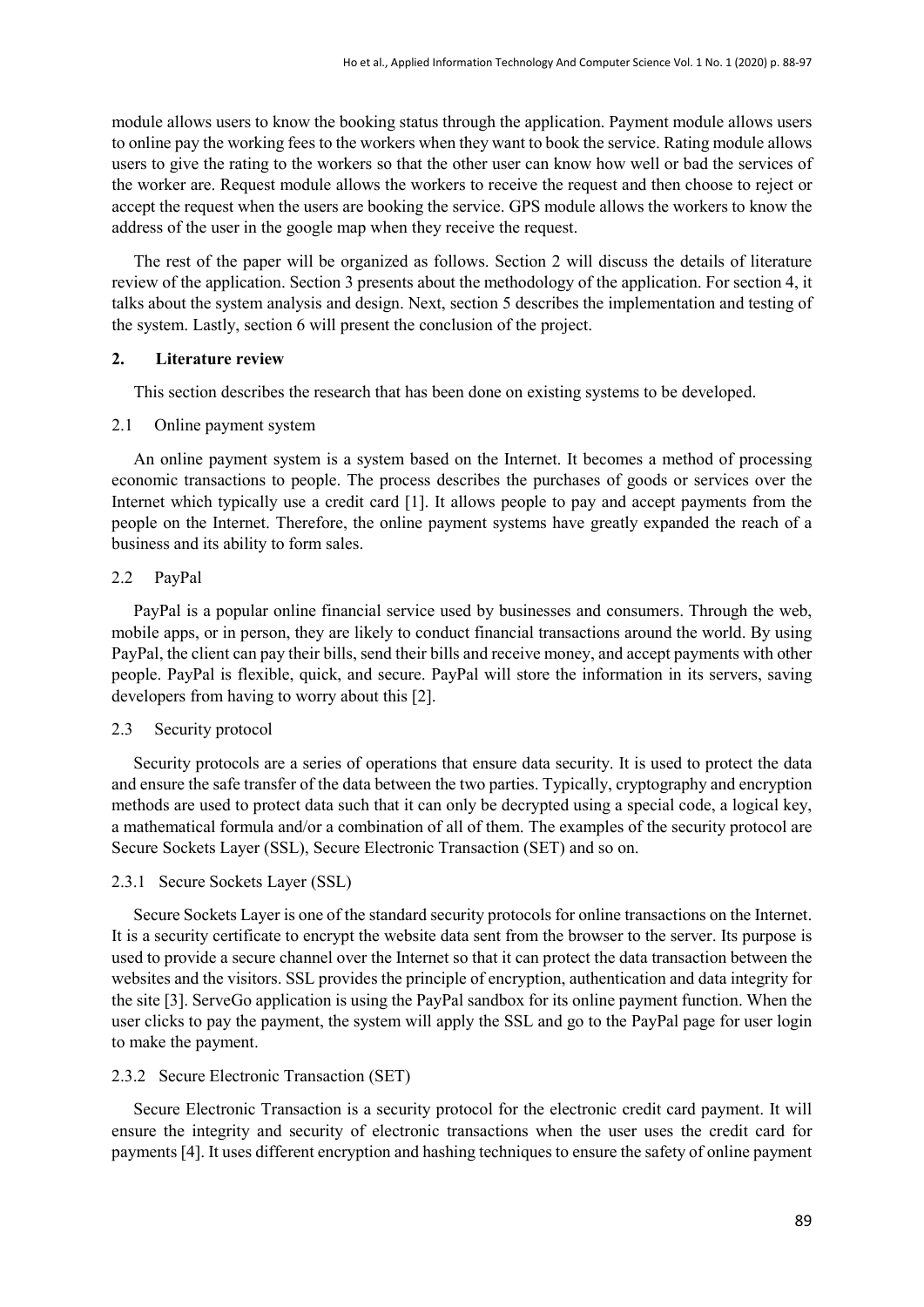through the Internet. SET will protect the personal information of the user. It will block out the details of the credit card information so that it can prevent the leakage of information to the merchants.

## 2.4 Data Encryption Standard

Data Encryption Standard (DES) is a symmetric-key algorithm of data encryption. DES is a block cipher, and it is an implementation of a Feistel Cipher [5]. It encrypts data in blocks of size 64 bit each. Although the key length of DES, which controls the transformation, is 64-bit, it has an only effective key length of 56 bits that can be chosen by the user and are key bits. The encryption algorithm does not use 8 of the 64 bits of the key. Finally, this cipher has been superseded by the Advanced Encryption Standard (AES).

## 2.5 Advanced Encryption Standard

Advanced Encryption Standard (AES) is a symmetric encryption algorithm. Nowadays, It is one of the most popular and widely used symmetric block cipher algorithms in the world. AES is a form of encryption of data that is fast and secure. AES is based on the three different key sizes, such as AES 128, 192, and 256 bits, each of which has a block size of 128 bits. AES is a replacement for DES. It is because the key size of DES is too small, and the people found that AES has at least six times faster than triple DES.

#### 2.6 RSA Rivest–Shamir–Adleman

RSA (Rivest–Shamir–Adleman) RSA is currently the most powerful and widely-used crucial public cryptography algorithm in the world. It is resistant to most of the password attacks known so far and has been recommended as the public-key data encryption standard. By using the RSA encryption, it can encrypt the messages with a code that can call the public key, which can be shared openly [6]. RSA algorithm implements two essential ideas that can be used for both public-key encryption and digital signatures. The security of the RSA algorithm is based on the difficulty of factoring large integers.

#### 2.7 Existing system

Four existing systems have been researched to learn more about the advantages and features that each application offers. The four systems studied are as follows:

## 2.7.1 KlikTukang [7]

KlikTukang is a mobile application that instantly connects the right service providers to users (client) with repair and maintenance needs at any time. In this application, it provides the details of the types of services and rates per workers (handyman). The app also allows clients to communicate to get the kind of service they need by following the client's budget. Workers are selected through a rigorous selection and verification process. However, the application has been only developed in Indonesia, so the user can only use it in Indonesia.

## 2.7.2 Get It Done-Hire a Handyman [8]

Get It Done-Hire a Handyman (GID) is a client-focused mobile application. It provides services to the user who requires immediate and quality repair services. This application offers registered handyman information so that the client can contact the handyman directly. The information provided is like a phone number and a score. Clients can choose to sign in or not but can still use the services provided. There are some of the features provided in this app which are login, reviews, scores, and descriptions of the services offered and articles.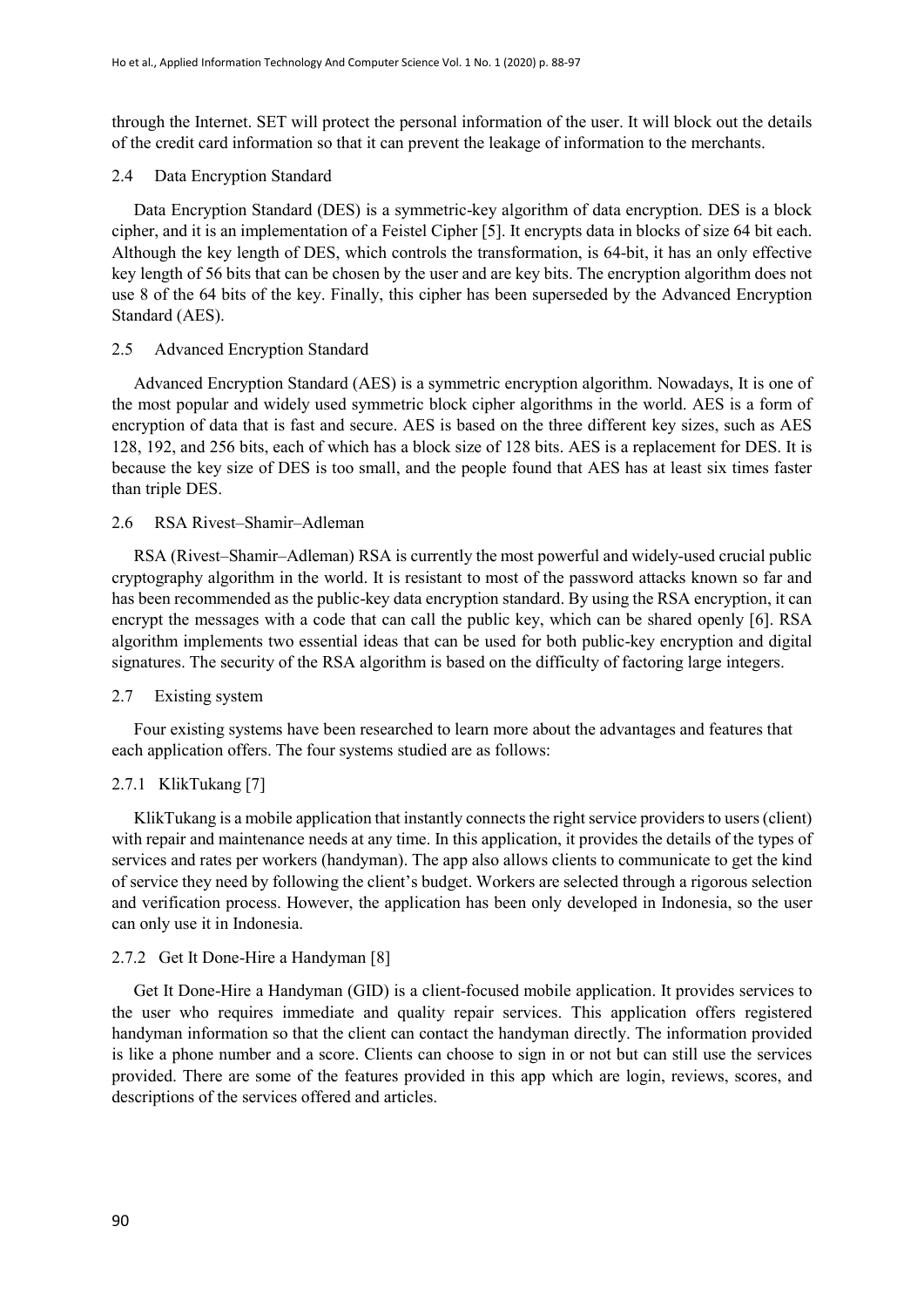#### 2.7.3 Pak Tani Digital [9]

Pak Tani Digital is a marketplace platform or digital marketplace of mobile applications. It aims to help connect farmers with other agricultural stakeholders. It uses the method of digital to connect the farmers with end-buyers and all stakeholders. It provides a platform for farmers who do not have access to sell their agricultural commodities directly. With that, the farmers do not need to find the middleman to help them to sell their agricultural products. Besides, it is also a community of farmers sharing. The farmers can share their experience and information about the agricultural knowledge in this platform.

#### 2.7.4 Maideasy [10]

Maideasy is a mobile application that can help the user to find and book a cleaner in Malaysia. It is an online platform that can enable individuals to find and hire home cleaners. If the user wants to look for a part-time maid or cleaner, they can use this application to hire a maid or cleaner. The user needs to view the live calendar of available dates and times. Then, the app will match them with a pre-vetted and experienced cleaner available in your area. However, Maideasy only provides cleaning services to the user. It does not contain other services such as electrical repair and plumbing service.

## 2.8 Systems Comparison

Table 1 shows the research about the comparison of the existing system and proposed system.

| Characteristic                | KlikTukang             | Get It Done                   | Maideasy                     | Pak Tani<br>Digital      | Service On<br>the Go<br>(ServeGo) |
|-------------------------------|------------------------|-------------------------------|------------------------------|--------------------------|-----------------------------------|
| User                          | Client and<br>Handyman | Client and<br>Handyman        | Client and<br>Handyman       | Client and<br>Farmers    | Client and<br>Handyman            |
| Login and<br>Registration     | Client                 | Only can log<br>in for client | Client                       | Client and<br>Farmers    | Admin,<br>Client, and<br>Handyman |
| Scope                         | Indonesia              | <b>United States</b>          | Malaysia                     | Indonesia                | Malaysia                          |
| Client profile                | Yes                    | No                            | Yes                          | Yes                      | <b>Yes</b>                        |
| Profile service<br>provider   | Yes                    | No                            | $\rm No$                     | Yes                      | Yes                               |
| Client ratings<br>and reviews | Yes                    | Yes                           | Yes                          | No                       | Yes                               |
| Service<br>provided           | Handyman<br>service    | Handyman<br>service           | Only for<br>cleaning service | Agricultura<br>1 service | Handyman<br>service               |
| Notification                  | Yes                    | No                            | Yes                          | Yes                      | Yes                               |
| Booking status                | N <sub>0</sub>         | N <sub>0</sub>                | Yes                          | N <sub>0</sub>           | Yes                               |
| Online<br>payment             | Yes                    | No                            | Yes                          | N <sub>0</sub>           | Yes                               |
| Request                       | N <sub>0</sub>         | No                            | Yes                          | N <sub>0</sub>           | Yes                               |
| <b>GPS</b>                    | No                     | No                            | N <sub>0</sub>               | No                       | Yes                               |

#### **Table 1: The comparison of the existing system and proposed system**

#### **3. Methodology**

This section explained the methodology that has been conducted for ServeGo application.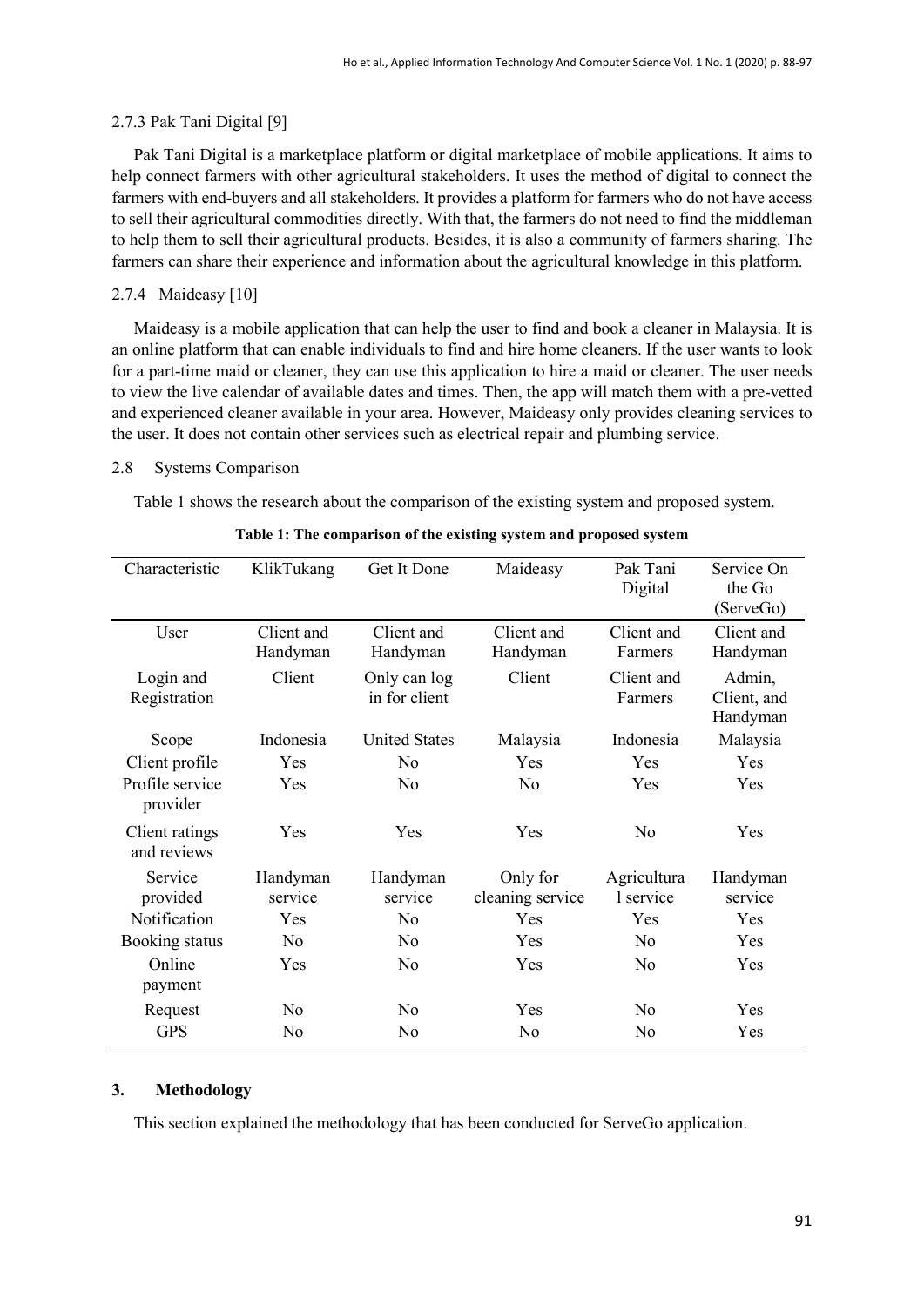## 3.1 Object-oriented software development

The methodology of object-oriented software development is a system development approach encouraging and enables the re-use of software components. It facilitates the sharing of its other system components. The concept design was chosen as a methodology for the development of ServeGo as it is well adapted to short-lived projects. It makes the system easier to adjust and provides good foundations for reasoning, abstracting, and contributes to the modular design [11]. Figure 1 shows the life cycle of object-oriented, which includes six stages.



**Figure 1: The object-oriented software development life cycle.**

## 3.2 Hardware and software requirements

In every application development, including ServeGo, the process must require the software and hardware. These are the necessary specifications for mobile application development. Some of the equipment and software used in the ServeGo application are as follows.

| Table 2: Hardware requirements of the proposed system |  |  |  |
|-------------------------------------------------------|--|--|--|
|-------------------------------------------------------|--|--|--|

| Hardware                    | <b>Function</b>                                          |  |
|-----------------------------|----------------------------------------------------------|--|
| A laptop Acer Aspire E 14   | Functional tools for developing applications.            |  |
| Processor                   | Intel® Core <sup>TM</sup> i5-7200U CPU @ 2.50GHz 2.71Ghz |  |
| <b>Random Access Memory</b> | 8 GB                                                     |  |
| <b>Operating System</b>     | Window 10                                                |  |
| Android Smartphone          | Hardware used to test the mobile application development |  |

#### **Table 3: Software requirements of the proposed system**

| Software               | Function                                                        |  |
|------------------------|-----------------------------------------------------------------|--|
| Android Studio         | Software used to make the application work on smartphones which |  |
|                        | have the android specification operating system                 |  |
| Firebase               | Works as a database to store the system-related data            |  |
| Microsoft Word 2019    | The software for writing reports                                |  |
| Microsoft Project 2019 | The software for Gantt charting                                 |  |
| Adobe Photoshop        | The software used to edit the image and logo of the system.     |  |

## **4. Analysis and Design**

Analysis and design are the most important phases of application development before going to the implementation phase. It provides a clear picture of how the application is being developed.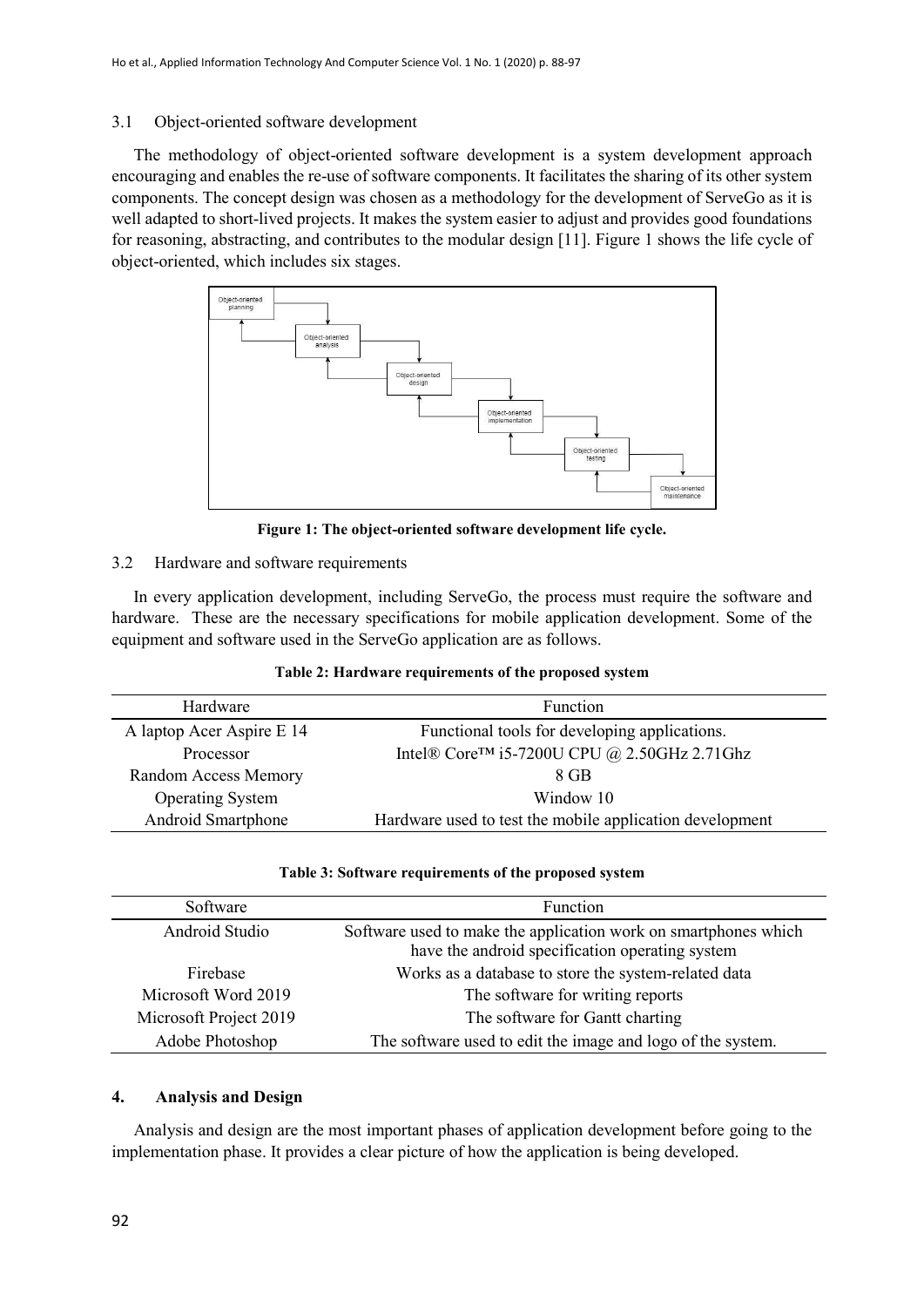#### 4.1 General system architecture

The general system architecture is a conceptual model that describes the design, actions, and views of the system. Figure 2 shows the system architecture diagram.



**Figure 2: System architecture diagram**

## 4.2 Unified Modelling Language (UML)

Unified Modelling Language, can also be called as UML is a standardized modelling language. UML has a direct relationship with object-oriented analysis and design. The UML of the ServeGo application is object-oriented based, which has use case diagram, sequence diagram, and classes diagram.

## 4.2.1 Use case diagram

The use case diagram is the primary form of system/process specifications for a new underdeveloped software program. Figure 3 shows the use case diagram for the whole diagram. There are three types of users which are client, handyman and admin in the diagram.



**Figure 3: Use case diagram for whole diagram**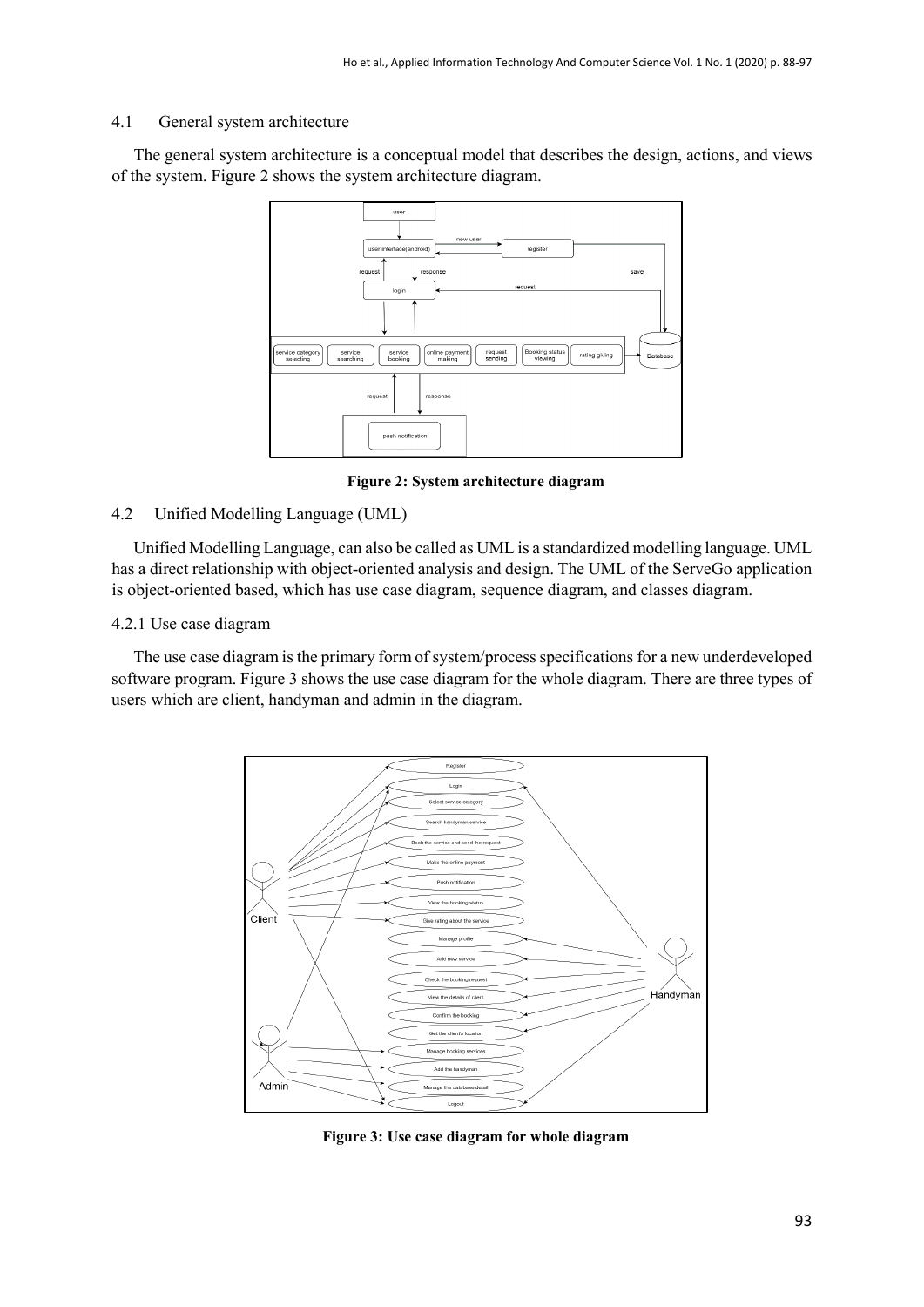#### 4.2.2 Sequence diagram

A sequence diagram is interaction diagrams between objects in a sequential order that the order in which these interactions take place. It explains how and in what order the objects in the system work. It can help to predict how the system will act and to discover the responsibilities that a class may need in the process of modelling a new system.

#### 4.2.3 Activity diagram

The use case diagram is the primary form of system/process specifications for a new underdeveloped software program. It explains or illustrates what triggers a particular event using an activity diagram. The activity diagram is essentially a flowchart that reflects the flow from one activity to another. It displays the control flow from the start point to the endpoint showing the different decision paths that occur while the operation is being carried out.

#### 4.2.4 Class diagram

The class diagram is a type of static structure diagram in software engineering. It is not only used to illustrate, explain and record different aspects of the framework, but also to build the executable code of the software application. The class diagram describes the attributes and operations of the class, as well as the constraints imposed on the system. It provides a basic notation for other structure diagrams offered by UML.

#### 4.3 Entity-Relationship Diagram

The Entity-Relationship Diagram (ERD) is a snapshot of the data structure. The Entity Relationship Diagram shows entities (tables) in the database and the relationship between tables in the database. The components of the ERD are entities, relationships, and attributes. The figure 4 shows the Entity Relationship Diagram of ServeGo.



**Figure 4: Entity-Relationship Diagram of ServeGo**

## **5. Implementation and Testing**

The implementation phase is very important to ensure that the application being developed meets the specified specifications. On the other hand, the testing phase is important to ensure that the application is free of any errors and provides quality applications.

#### 5.1 Status and request activity

Figure 5 to Figure 7 shows about the code segment of the status and request activity. When the client books the service, the request will be sent to the handyman and its status will show in the status page of the application. Then, the handyman can also view the information of the request in the interface.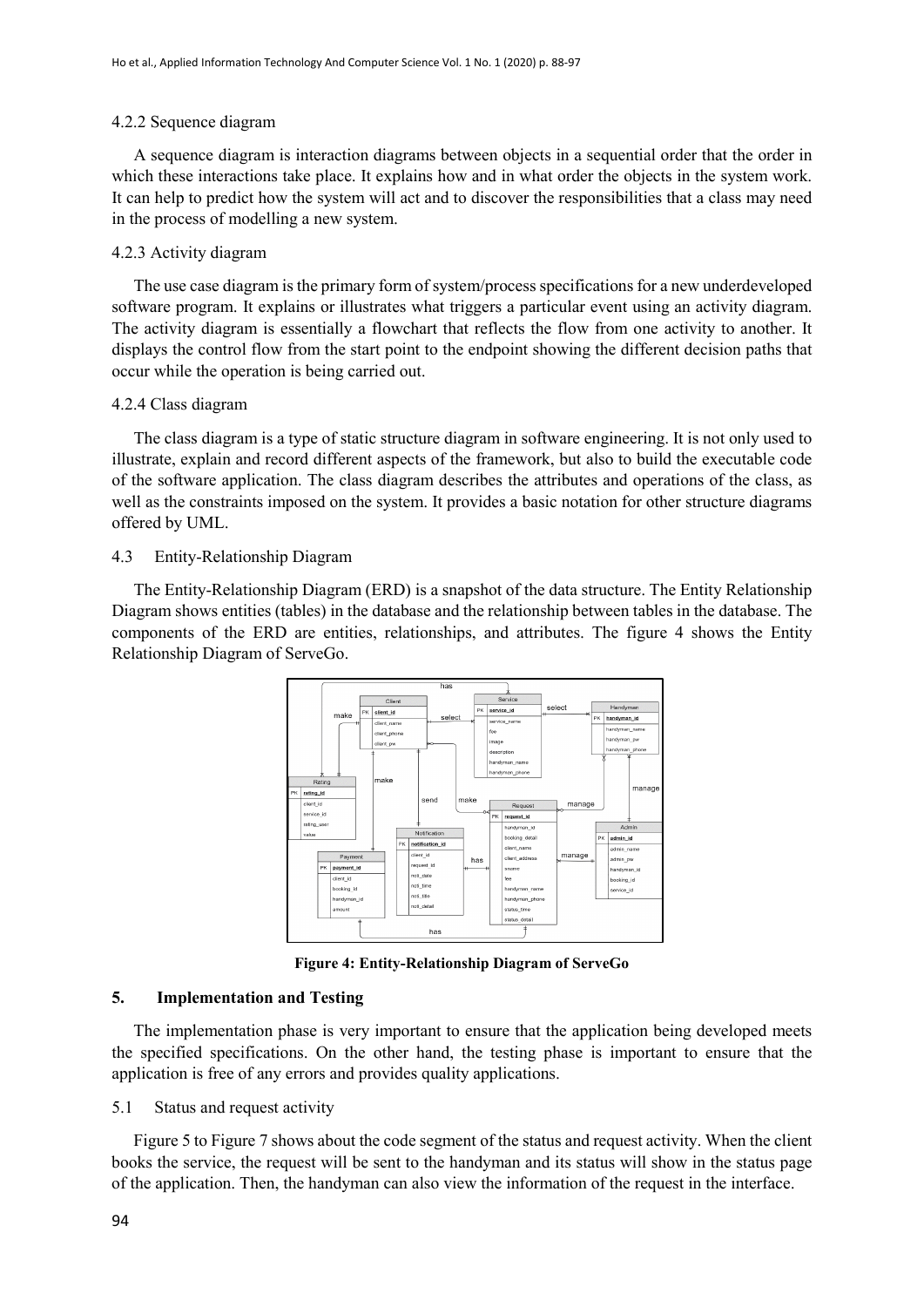

**Figure 5: Code segment to load the status in client interface**



**Figure 6: Code segment to display the data in client interface**



**Figure 7: Code segment of status update dialog**

#### 5.2 Online payment activity

Figure 8 and Figure 9 show about the code segment of online payment activity. When the client wants to book the service, the system will redirect the client to the PayPal page to ensure the client pays the fee.



#### **Figure 8: Code segment to call the PayPal service**



#### **Figure 9: Code segment to initiate PayPal interface**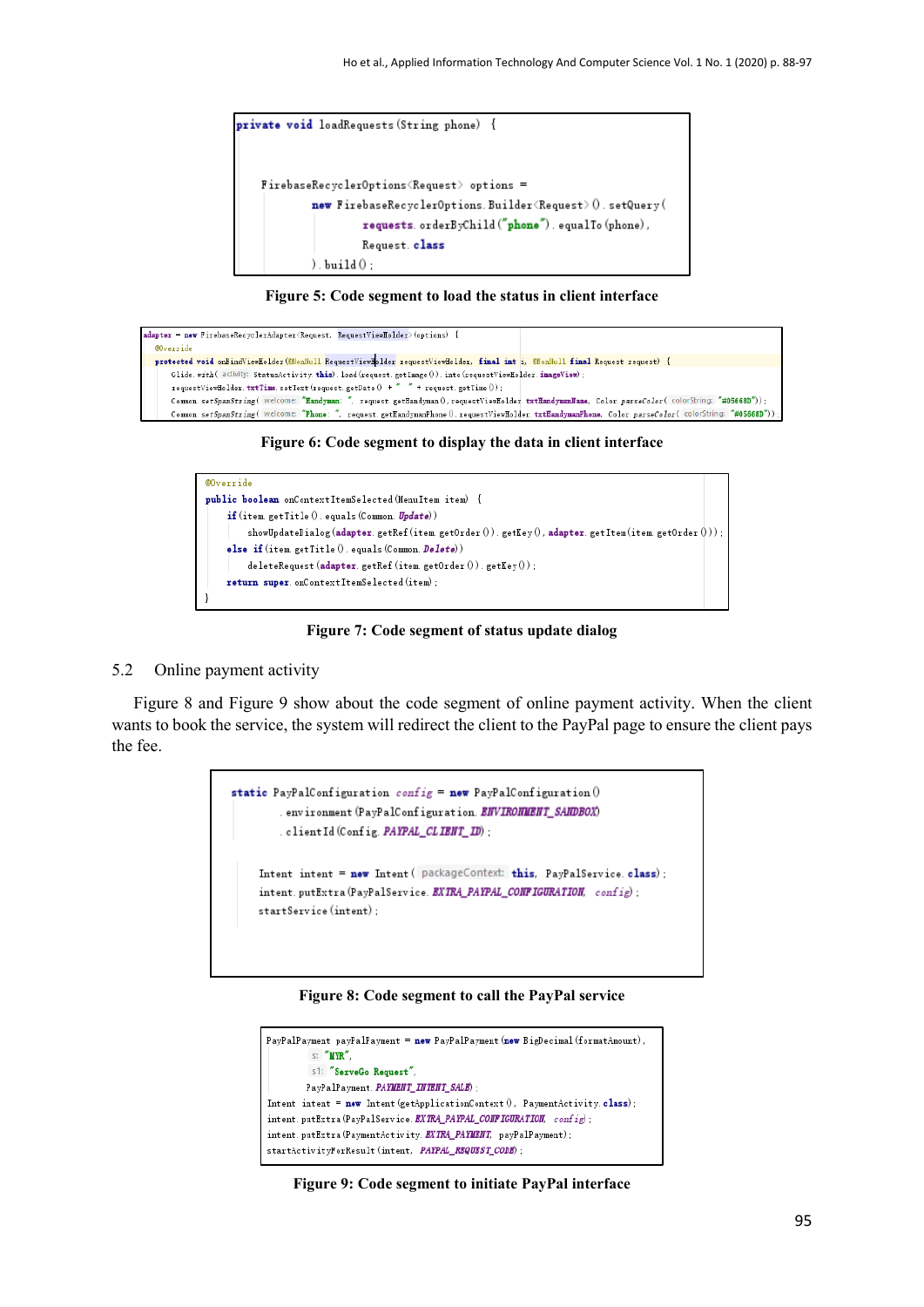## 5.3 GPS activity

Figure 10 and Figure 11 show the code segment of GPS activity. The GPS module enables the system to locate the client's real-time location. In handyman interface, it will show the direction of location of handyman and the address of the client on the google map.

| private void buildLocationCallback 0 {                                                                                                                          |
|-----------------------------------------------------------------------------------------------------------------------------------------------------------------|
| $m$ LocationCallback = $n$ ew LocationCallback $0 \in$                                                                                                          |
| @Override                                                                                                                                                       |
| public void onLocationResult (LocationResult result) {                                                                                                          |
| super. onLocationResult (result);                                                                                                                               |
| double latitude = $result$ . getLastLocation $0$ . getLatitude $0$ ;                                                                                            |
| double longitude = result.getLastLocation $0$ .getLongitude $0$ ;                                                                                               |
| LatLng locationHandyman= new LatLng (latitude, longitude) ;                                                                                                     |
| if $(h$ andymanMarker = $null$                                                                                                                                  |
| int height, width:                                                                                                                                              |
| $height = width = 80$ :                                                                                                                                         |
| BitmapDrawable bitmapDrawable = $(BitmapDrawable)$ ContextCompat getDrawable( context: Tracking this, R. drawable. shipper);                                    |
| Bitmap resized = Bitmap <i>createScaledBitmap</i> (bitmapDrawable getBitmap (), width, height, filter: false);                                                  |
| $handymanMarker = mllap. addHarker(new MarkerOptions()$<br>. icon (BitmapDescriptorFactory. fromBitmap (resized)). position (locationHandyman). title ("You")); |

**Figure 10: Code segment of method onLocationResult()**



**Figure 11: Code segment of marker**

#### **6. Conclusion**

In conclusion, the application Service On the Go has been developed successfully and achieved the objectives.The application showed that all the modules can be fully functional and the testing result can be seen in the test plan. The notification module, request module, booking status module, payment module, rating module and GPS module has been successfully developed.

Although the application ServeGo has been successfully developed, every application developed has its limitations. For example, the handyman needs to open the apps just to know whether they have a booking request or not. Besides, the system can add a module that can suggest the nearest handyman to the user. Moreover, if the user does not have the PayPal account, they cannot book the service.

To improve the usability and capability of application ServeGo, there are some plans that will be carried out in the future. The recommendation for improving the application is to have notification for the handyman view. It can help to improve the user experience of the application. Besides, there is also a plan of location tracker system which will suggest the nearest location of handyman to the client. It allows the client to book the service in the faster time from the handyman. Moreover, the payment after service function is planned to be implemented so that the client can choose to pay the fee at online payment or payment after service. With that, the admin can also charge the fee from the payment after service function.

## **Acknowledgement**

The authors would like to thank the Faculty of Computer Science and Information Technology, Universiti Tun Hussein Onn Malaysia for its support and encouragement throughout the process of conducting this study.